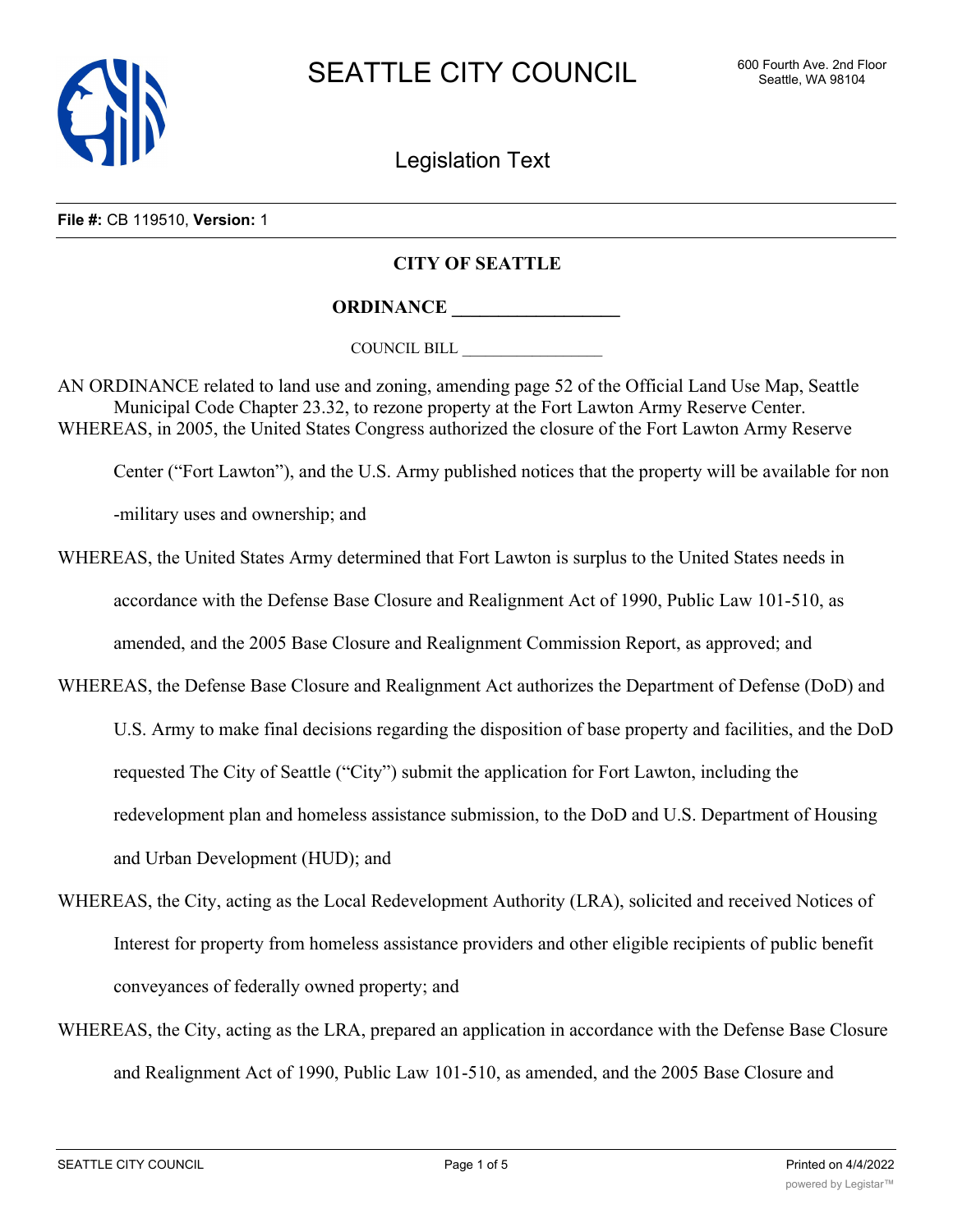Realignment Commission Report, as approved; and

- WHEREAS, the application prepared by the City ("2008 Plan"), which included a redevelopment plan providing for mixed-income housing and parks space, was approved by the City Council in 2008, and in 2010 HUD determined the application complies with the Base Closure Community Redevelopment and Homeless Assistance Act of 1994, 10 U.S.C. § 2687 note, as amended, and its implementing regulations found at 24 CFR Part 586; and
- WHEREAS, opponents of the 2008 Plan sued the City, and in 2010, the Court of Appeals upheld a Superior Court decision on the lawsuit, which argued that the State Environmental Policy Act (SEPA) was required prior to City Council adoption of redevelopment plan legislation; and
- WHEREAS, implementation of the 2008 Plan was also stalled by the Great Recession, which diminished its financial viability, the market-rate housing component in particular; and
- WHEREAS, in 2013, the City began working with the U.S. Army to plan for interim uses and in 2017 entered into a five-year lease of Fort Lawton; and
- WHEREAS, in 2017, public outreach and comment for a modified redevelopment proposal for Fort Lawton began, and in 2018, the City published the Fort Lawton Final Environmental Impact Statement (FEIS), which analyzes probable adverse environmental impacts associated with the modified plan; and

WHEREAS, the Hearing Examiner decided in favor of the City on an appeal of the adequacy of the FEIS; and

- WHEREAS, the final Fort Lawton Redevelopment Plan and Homeless Assistance Submission reflects years of collaboration between the City and its partners, Catholic Housing Services of Western Washington, United Indians of All Tribes Foundation, and Habitat for Humanity of Seattle/King County, and involved substantial public outreach and comment; and
- WHEREAS, the Fort Lawton Redevelopment Plan balances Seattle's critical need for affordable housing for households with low incomes and permanent housing for persons experiencing homelessness with the climate and livability benefits of parks and open space, by providing 85 units of supportive housing for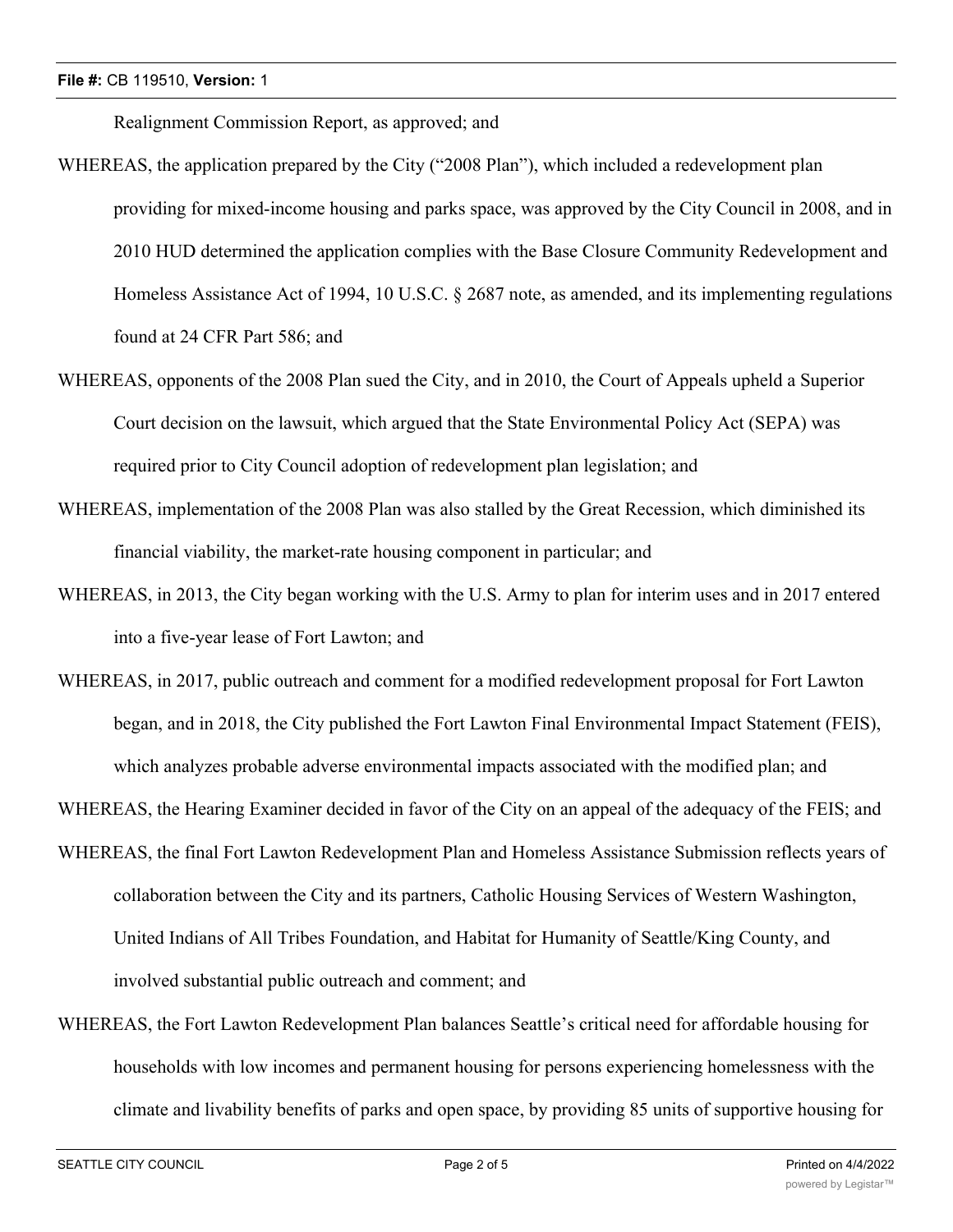seniors, up to 100 affordable rental housing units for households with incomes up to 60 percent of area median income, up to 52 affordable homes for purchase by families with incomes up to 80 percent of area median income, and increased parks and recreation space adjacent to Seattle's 534-acre Discovery Park; and

- WHEREAS, the Fort Lawton Homeless Assistance Submission includes information about homelessness in Seattle; notices of interest proposing assistance to persons and families experiencing homelessness; a legally binding agreement for Fort Lawton property to be used to provide homeless housing; an assessment of the balance with economic and other development needs; a description of outreach taken by the City, including a list of the representatives of people experiencing homelessness who were contacted during the outreach process; and an overview of the citizen participation process, including comments received from at least one public hearing held before submitting the LRA application to HUD; and
- WHEREAS, the City will continue to work with Metro to make transit service improvements in the Fort Lawton/Magnolia neighborhood; and
- WHEREAS, on February 4, 2019, Mayor Jenny Durkan announced that she will transmit the redevelopment plan for Fort Lawton to City Council, stating that "As we continue to address Seattle's housing and affordability crisis, this plan builds on our commitment to drive the development of hundreds of more affordable homes while ensuring that our neighborhoods can be vibrant, livable spaces for this generation and the next"; and
- WHEREAS, the Fort Lawton Redevelopment Plan includes robust, effective affirmative marketing of housing at Fort Lawton to increase housing choices for protected classes in a high-opportunity neighborhood; and
- WHEREAS, the City Council has reviewed the Fort Lawton Redevelopment Plan and Homeless Assistance Submission and held a Public Hearing to receive public comment; and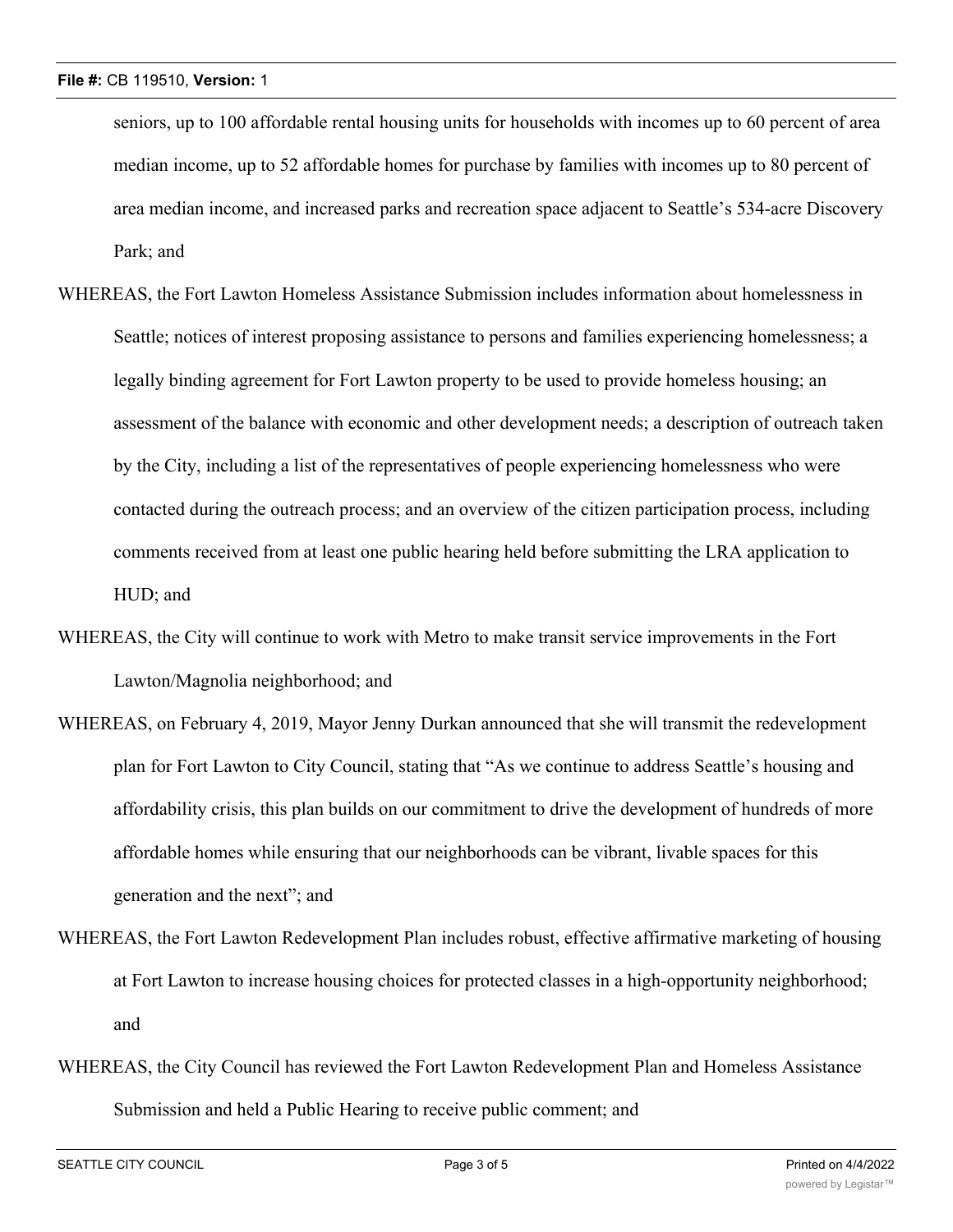WHEREAS, City staff prepared a rezone analysis and final recommendation; and

WHEREAS, the property's land use designation is Multifamily Residential Area on the City's Future Land Use

Map as envisioned in the Fort Lawton Redevelopment Plan; NOW, THEREFORE,

## **BE IT ORDAINED BY THE CITY OF SEATTLE AS FOLLOWS:**

Section 1. The Official Land Use Map, Chapter 23.32 of the Seattle Municipal Code, is amended to

rezone property on page 52 of the Official Land Use Map, as shown on Exhibit A attached to this ordinance.

Section 2. This ordinance shall take effect and be in force 30 days after its approval by the Mayor, but if not approved and returned by the Mayor within ten days after presentation, it shall take effect as provided by Seattle Municipal Code Section 1.04.020.

| Passed by the City Council the                           | day of |        | , 2019, and signed by |
|----------------------------------------------------------|--------|--------|-----------------------|
| me in open session in authentication of its passage this |        | day of | 2019.                 |

President of the City Council

\_\_\_\_\_\_\_\_\_\_\_\_\_\_\_\_\_\_\_\_\_\_\_\_\_\_\_\_\_\_\_\_\_\_\_\_

Approved by me this \_\_\_\_\_\_\_\_ day of \_\_\_\_\_\_\_\_\_\_\_\_\_\_\_\_\_\_\_\_\_\_\_, 2019.

Jenny A. Durkan, Mayor

Filed by me this \_\_\_\_\_\_\_\_ day of \_\_\_\_\_\_\_\_\_\_\_\_\_\_\_\_\_\_\_\_\_\_\_\_\_, 2019.